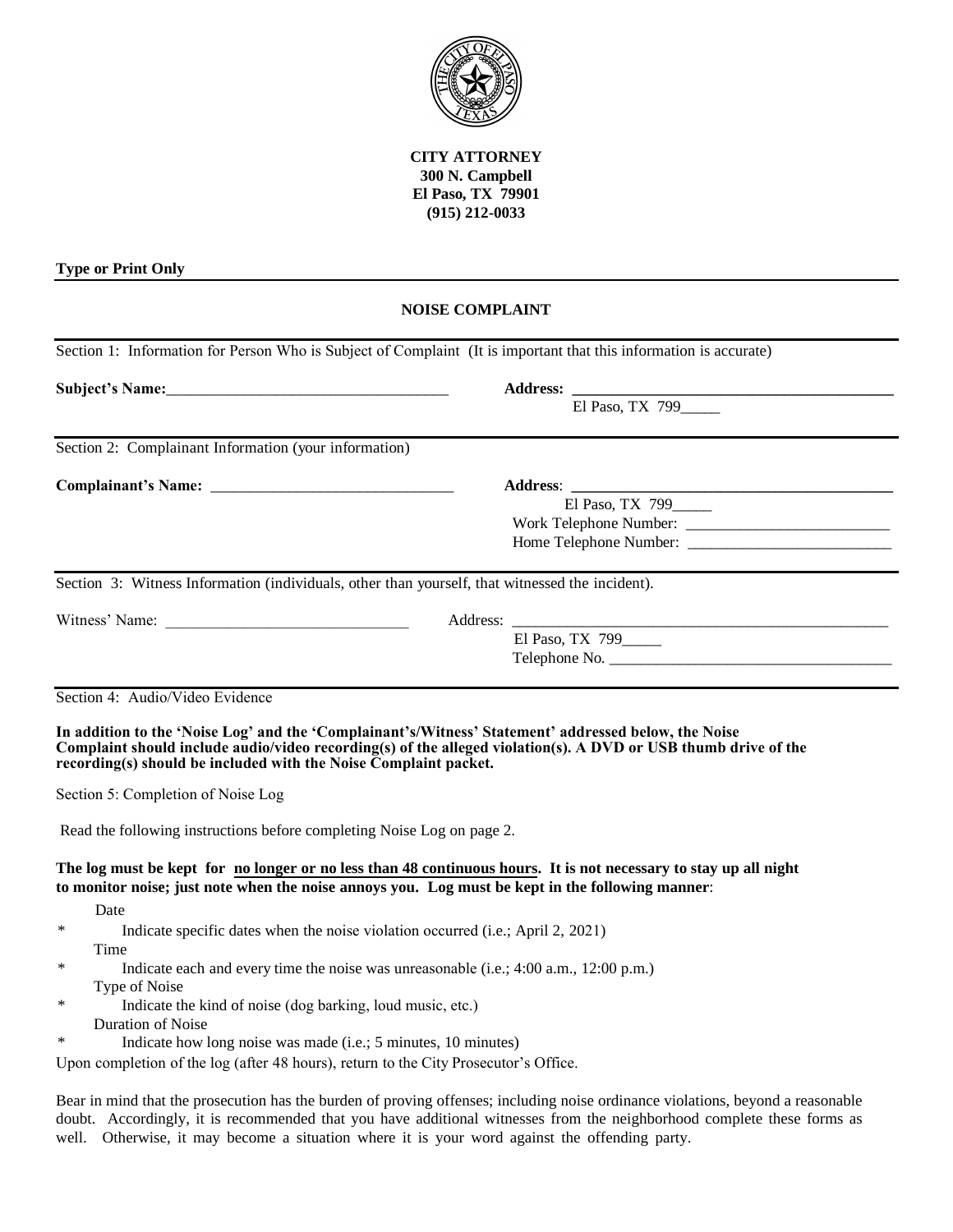The following noise log must be completed by everyone who witnessed the incident. Log may be reproduced for additional witnesses or a separate sheet of paper with the requested information may be used.

## **NOISE LOG**

**OFFENDER**: \_\_\_\_\_\_\_\_\_\_\_\_\_\_\_\_\_\_\_\_\_\_\_\_\_\_\_\_\_\_\_\_\_\_\_ **ADDRESS:** \_\_\_\_\_\_\_\_\_\_\_\_\_\_\_\_\_\_\_\_\_\_\_\_\_\_\_\_\_\_\_\_\_\_\_\_\_\_\_\_\_\_\_\_\_\_

| <b>TIME</b> | <b>TYPE OF NOISE</b> | <b>DURATION OF NOISE</b> |
|-------------|----------------------|--------------------------|
|             |                      |                          |
|             |                      |                          |
|             |                      |                          |
|             |                      |                          |
|             |                      |                          |
|             |                      |                          |
|             |                      |                          |
|             |                      |                          |
|             |                      |                          |
|             |                      |                          |
|             |                      |                          |
|             |                      |                          |
|             |                      |                          |
|             |                      |                          |
|             |                      |                          |
|             |                      |                          |

**By signing this log, you are stating:**

- **At times indicated on the log, the noise of the particular address complained about was loud and annoyed or disturbed you personally.**
- **If legal action is taken and a trial set, you will be required to testify based on your verification of the evidence contained in this log.**

**If you are in agreement, sign below.**

**Complainant's Signature Date**

**\_\_\_\_\_\_\_\_\_\_\_\_\_\_\_\_\_\_\_\_\_\_\_\_\_\_\_\_\_\_\_\_\_\_\_\_\_\_ \_\_\_\_\_\_\_\_\_\_\_\_\_\_\_\_\_\_\_\_\_\_\_\_**

The following statement must be completed by everyone who witnessed the incident. Statement forms may be reproduced for additional witnesses or a separate sheet of paper with the requested information may be used.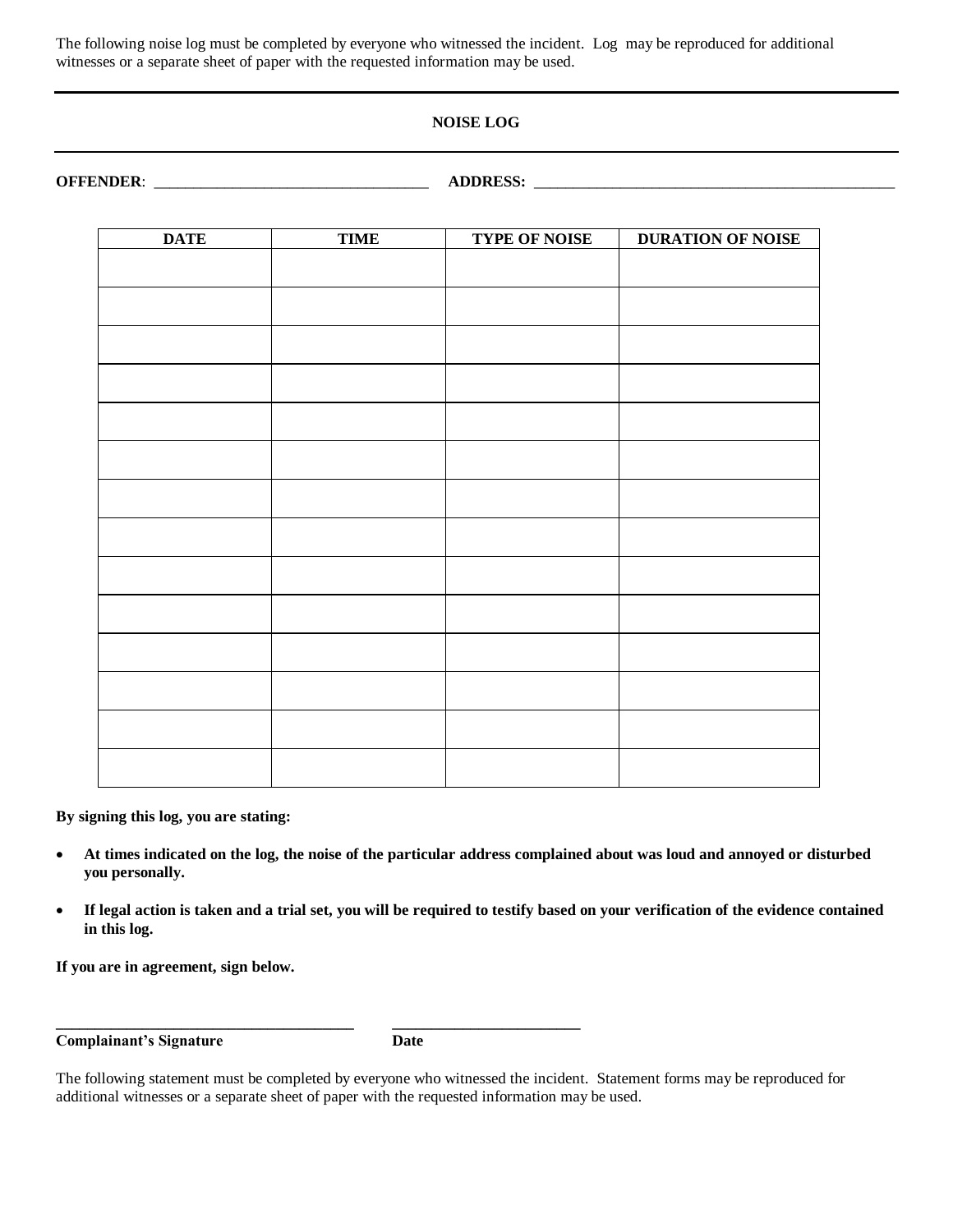## **COMPLAINANT'S/WITNESS' STATEMENT**

(State what happened below. Please state only facts. The back of this form may be used if additional space is necessary).

I, the undersigned, being duly sworn, deposes and says:

**AFFIANT** 

NOTARY PUBLIC